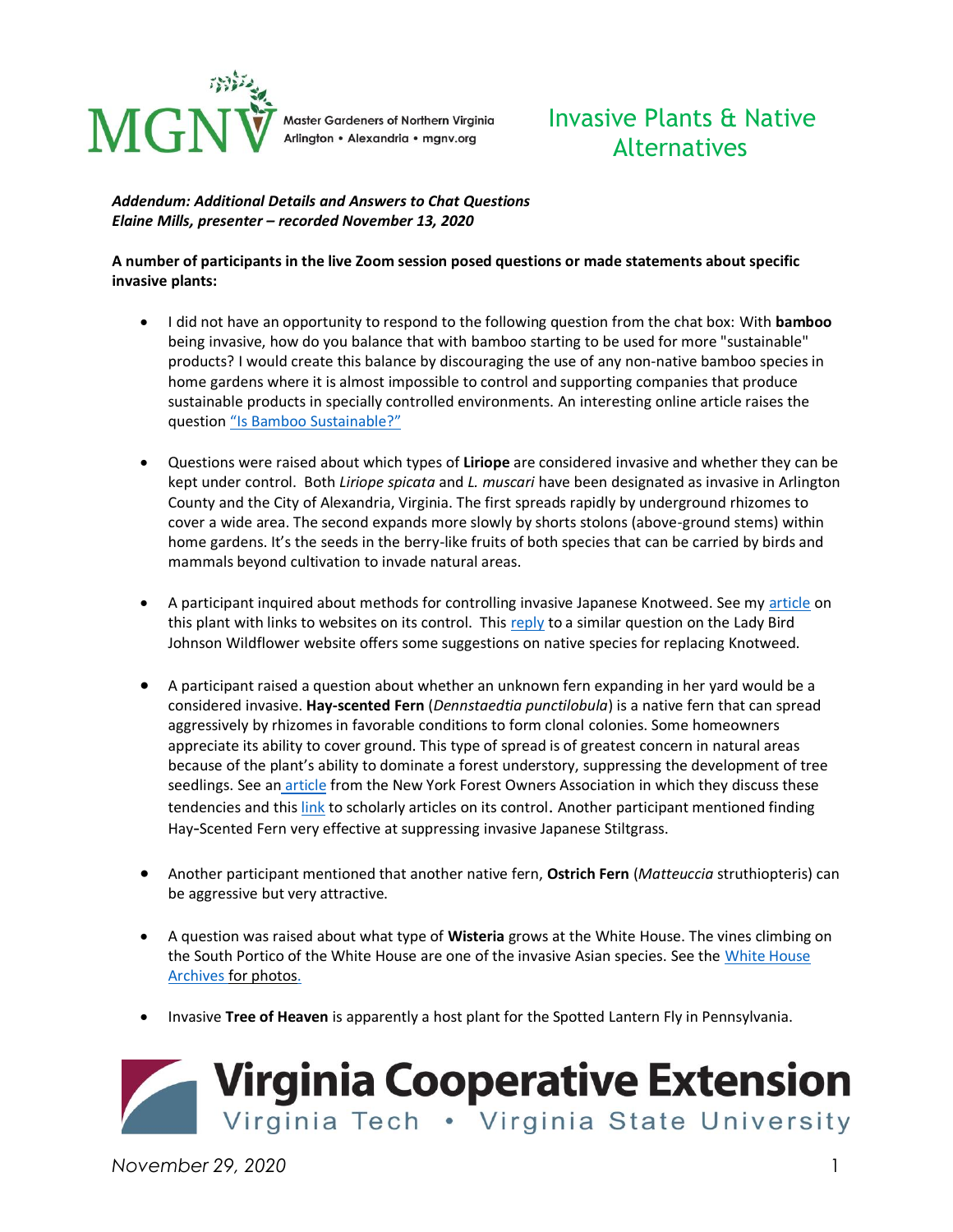

## Invasive Plants & Native Alternatives

- One participant has been told that a honeysuckle growing in her yard is invasive. **Amur Honeysuckle** (*Lonicera maackii*) is a non-native honeysuckle introduced into North America from eastern Asia in 1896. See this [Weed of the Week fact sheet](https://www.invasive.org/weedcd/pdfs/wow/amur-honeysuckle.pdf) from the USDA Forest Service for more information.
- I mentioned that non-native **White Mulberry** is an invasive tree species. Our Extension Agent Kirsten Conrad commented that it can interbreed with the native Red Mulberry. A class participant recommended [a Perdue University Extension document](https://www.extension.purdue.edu/extmedia/fnr/fnr_237.pdf) for distinguishing between the two species.
- In response to a question regarding progressive **state legislation** to keep invasive plants out of the nursery trade, Amy Crumpton, the chair of our Public Committee, stated that Virginia has limited noxious weed regulation and provided thi[s link](http://www.vdacs.virginia.gov/plant-industry-services-noxious-weeds.shtml) to the Virginia Department of Agriculture and Consumer Services.
- A number of participants wondered how to approach **control of invasive plants** when they have many such species in their yards. For those living in Northern Virginia, I recommend completing a [consultation request form](https://www.audubonva.org/aah-consultation-request-form) for the local Audubon at Home program. An AAH ambassador can come to your home for a site visit, and together you can identify the plants in your yard and develop a plan to removing them and replacing them with more suitable native species that support wildlife.
- If you end up girdling and **cutting back an invasive tree**, Amy Crumpton, a Master Naturalist, says the remaining snag height of trunk that is left should be at least 15 feet.

#### **Questions were also posed regarding specific native plants:**

- One participant asked whether **American Wintergreen** (Gaultheria procumbens) might be used as an alternative for invasive Vinca. This native evergreen ground cover is very attractive, but I did not suggest this plant because several local Master Gardeners have not had much success in growing it. The Missouri Botanical Garden advises that this plant performs best in climates with cool summers. NC State Extension states that the plant is in the Blueberry Family; this means it is an ericaceous plant that requires acidic soil.
- A question was raised about using **Golden Ragwort** (*Packera aurea*) **for erosion control**. This native ground cover is highly recommended by the local Audubon at Home program as a replacement for English Ivy to control erosion on slopes.
- A question was raised about telling the **difference between native Oregon Grape** (*Mahonia aquifolium*) **and Leatherleaf Mahonia** (*Mahonia bealei*). During the Q&A session, I had mentioned that *M. aquifolium* is native to the West Coast.
	- o I have since confirmed that the native range of **Oregon Grape** includes Washington, Oregon, Idaho, Montana, and California. This is a mound-shaped, evergreen shrub, about 3 to 6 feet tall. It has bright yellow, bell-shaped flowers in March; blue, grape-like fruit; and glossy, leathery leaves in groups of 5 to 9 leaflets that turn reddish in the fall.
	- o The non-native **Leatherleaf Mahonia** grows 10 to 12 feet tall. Its compound leaves are considered to be coarser with 9-13 leaflets, and they do not display burgundy fall foliage.



*November 29, 2020* 2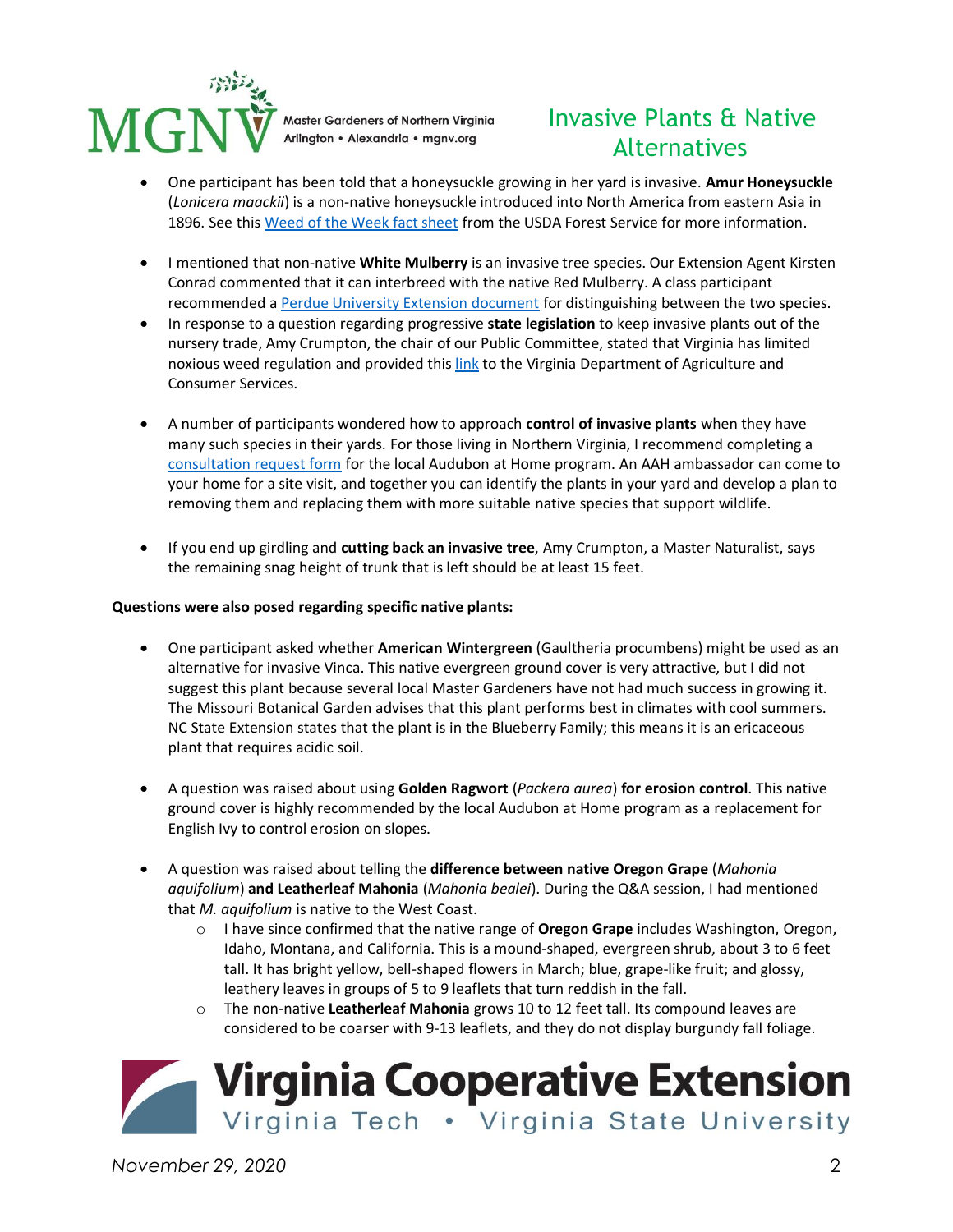

# Invasive Plants & Native Alternatives

The plant blooms earlier (January to February), and the long spires of flowers start upright and then hang down, while the flowers of *Mahonia aquifolium* are held in tight clusters.

- One participant raised a question about the **difference between the Downy Serviceberry** (*Amelanchier arborea*), which I described, **and Canadian Serviceberry** (*Amelanchier canadensis*).
	- o **Downy Serviceberry** grows in Eastern Canada and eastern and central United States in sun to part shade in Zones 4 to 9. It grows 15 to 25 feet, blooms from March to April, and develops red-purple fruit. The common name "Downy" refers to the fine hairs found on the young leaves and twigs in the spring.
	- o **Canadian Serviceberry** or Shadbush grows in eastern Canada and the East Coast of U. S. as far south as Georgia in Zones 4 to 8. It reaches 20 feet tall, has showy blooms from April to May, and black-colored fruit.
- **Cedar-rust disease** can pose problems even when alternate hosts cannot be seen in the neighborhood. Our Help Desk has provided the following helpful information on the disease and its impact on **Serviceberry**. Unfortunately, most sources recommend a distance of 1 to 2 miles between *Juniperus virginiana,* a member of the Cedar Family, and an alternate host such as *Amelanchier***,** a member of the Apple Family.
	- $\circ$  These references provide information about the fungal disease and suggestions for management. Understanding how the fungus develops may offer you some very local control in your yard but not beyond. In most cases in the landscape, damage to either host is not severe enough to warrant fungicide applications.
		- **[Rust Diseases](https://extension.umd.edu/hgic/topics/rust-diseases-trees) (University of Maryland Extension)**
		- [Cedar Apple & Related Rusts on Ornamentals](https://extension.psu.edu/cedar-apple-and-related-rusts-on-ornamentals) (Penn State Extension)
		- [Cedar Apple Rust](http://plantclinic.cornell.edu/factsheets/cedarapplerust.pdf) (Cornell)
	- o Here is a simple summary for recognizing and managing the disease.
		- Separate alternate hosts. Do not plant susceptible apples near susceptible junipers: a distance of 1 to 2 miles greatly reduces infection. (This is obviously not practical in areas where Eastern Red cedar is common.)
		- Hand pick and destroy cedar galls by April 1, before the spore-producing tendrils are formed. Cedar galls are most conspicuous and easy to see in wet weather when the orange spore tendrils are extruded. After the orange tendrils are produced, it is too late to prevent spore dispersal.
		- Symptoms of Rust on Shadbush or serviceberry (Amelanchier): brownish-orange spots on leaves distorted fruits with horn-like protrusions
	- $\circ$  If it is deemed necessary to use fungicides to control the disease, pages 3-8 to 3-12 of VA [Tech's Pest Management Guide](https://www.pubs.ext.vt.edu/content/dam/pubs_ext_vt_edu/456/456-018/ENTO-336.pdf) lists appropriate products as well as the timing of their use for members of the Apple Family.
- Emerald Ash Borer has apparently been found on **Fringetree** in Ohio and Kentucky this past summer.
- There were several inquiries on **identifying male and female plants** for native dioecious species.



*November 29, 2020* 3